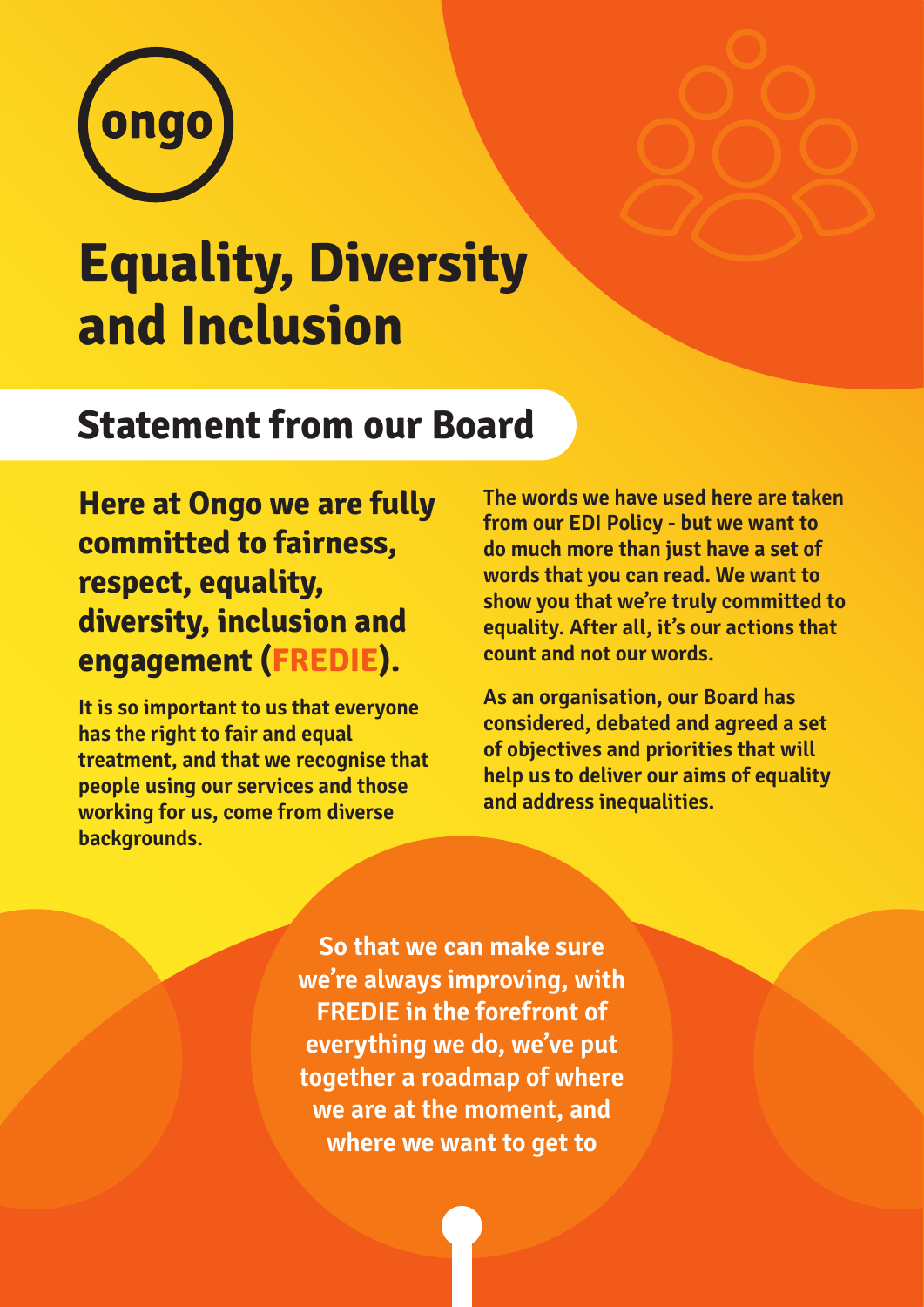

## **Accountability**



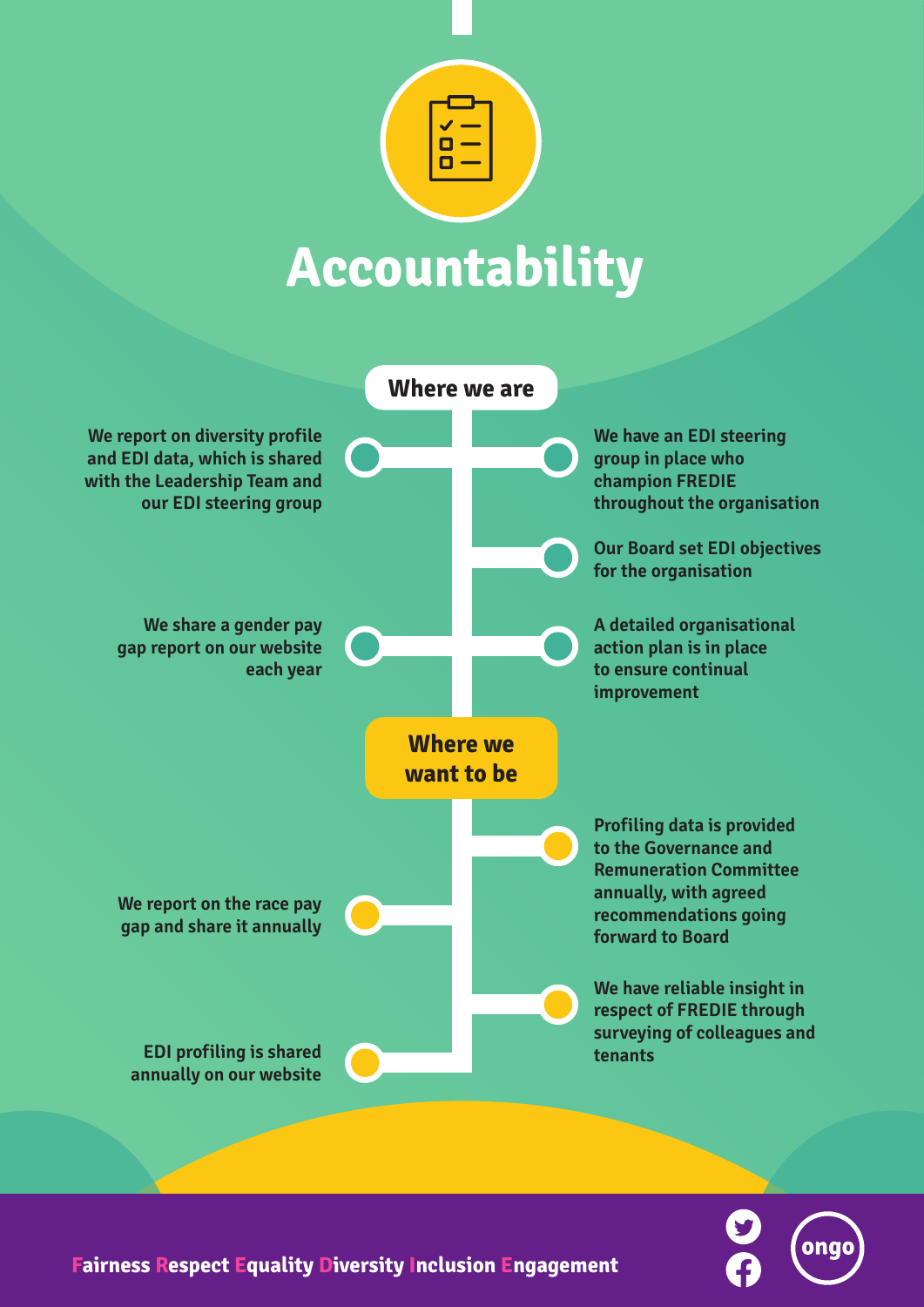

### **Leadership and culture**



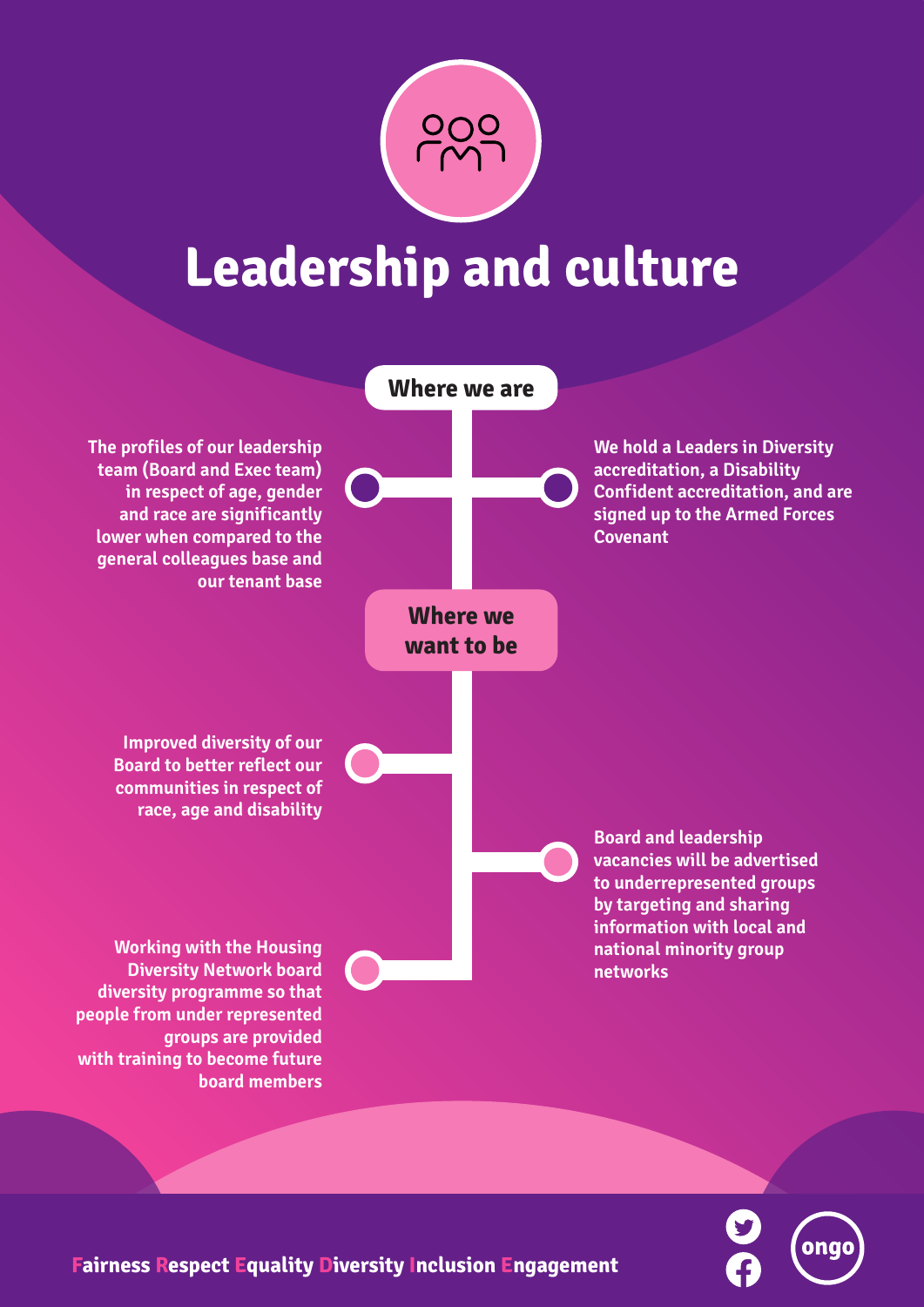

#### **Raise awareness to educate**



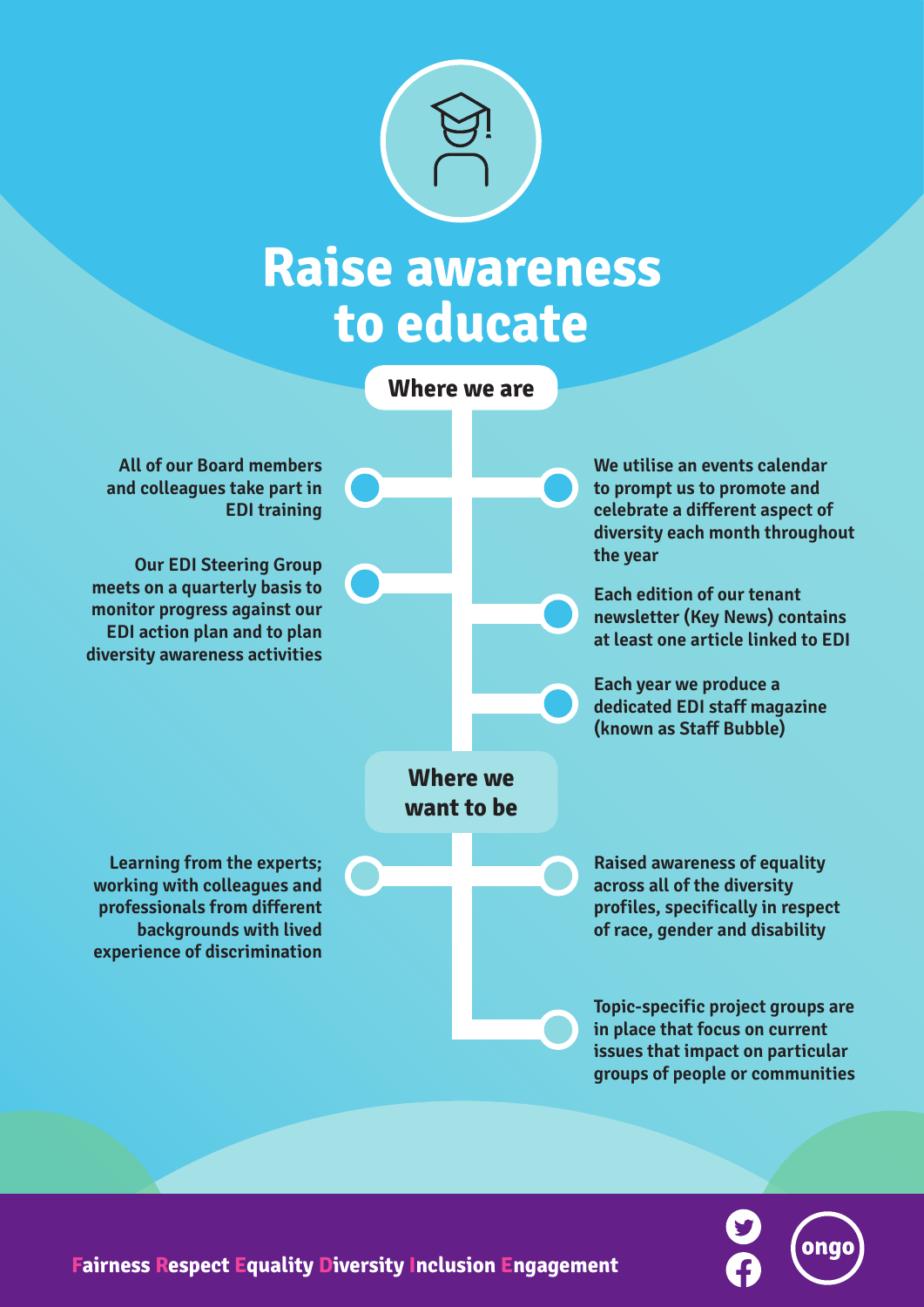

#### **Our services**





nna